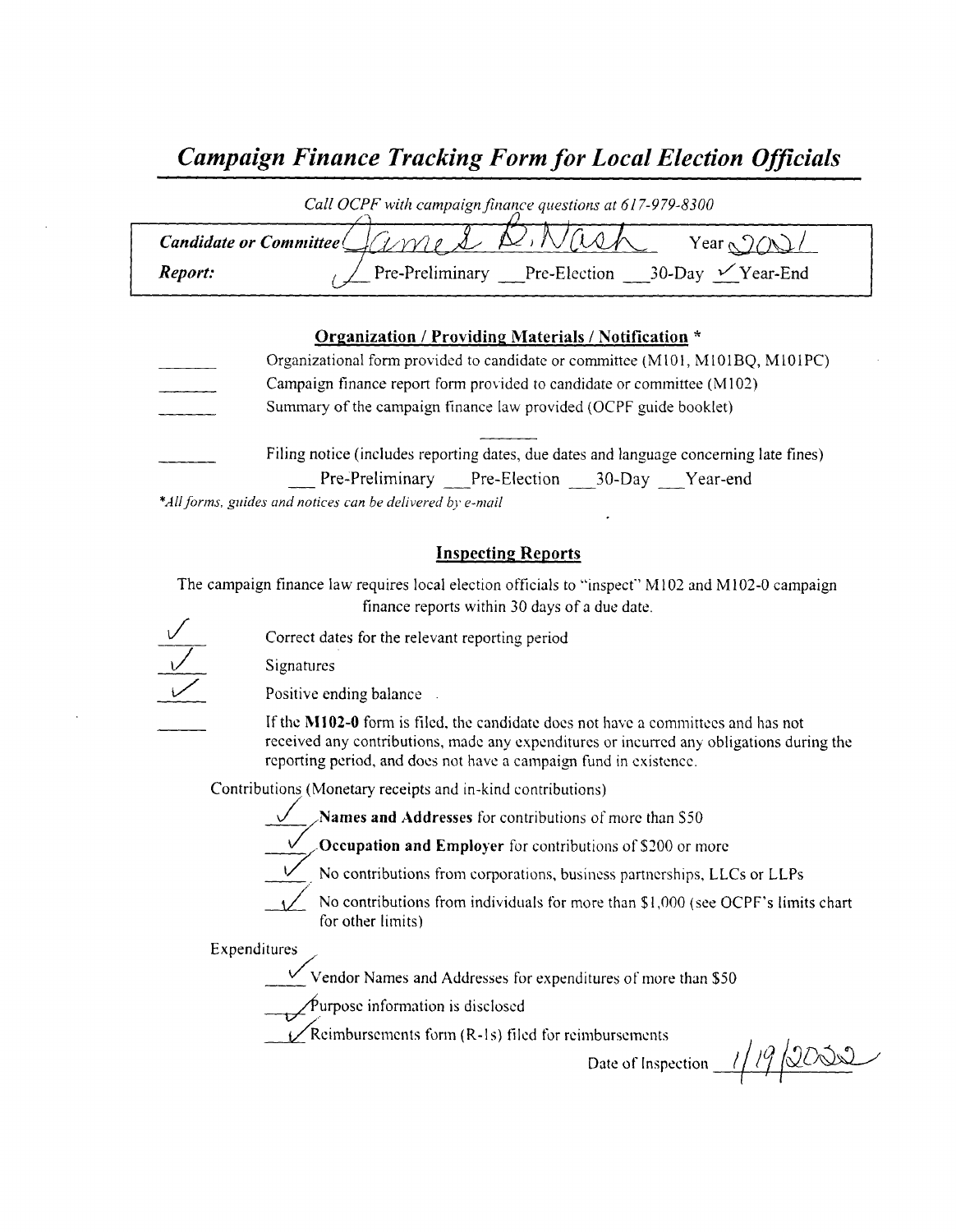| W<br>[AA]<br>Commonwealth<br>of Massachusetts                                                                                                                                                                                                                                                                                                                                                                                                                                                                                                                                                                                                                                                  | <b>Form CPF M 102: Campaign Finance Report</b><br><b>Municipal Form</b><br>Office of Campaign and Political Finance                                                                                                                                                                                                                                              |
|------------------------------------------------------------------------------------------------------------------------------------------------------------------------------------------------------------------------------------------------------------------------------------------------------------------------------------------------------------------------------------------------------------------------------------------------------------------------------------------------------------------------------------------------------------------------------------------------------------------------------------------------------------------------------------------------|------------------------------------------------------------------------------------------------------------------------------------------------------------------------------------------------------------------------------------------------------------------------------------------------------------------------------------------------------------------|
| <b>Beginning Date:</b><br>Fill in Reporting Period dates:                                                                                                                                                                                                                                                                                                                                                                                                                                                                                                                                                                                                                                      | File with: City or Town Clerk or Lilection Commis-<br><b>Ending Date:</b>                                                                                                                                                                                                                                                                                        |
| Type of Report: (Check one)<br>$\overline{\phantom{a}}$ 8th day preceding preliminary<br>$\Box$ 8th day preceding election                                                                                                                                                                                                                                                                                                                                                                                                                                                                                                                                                                     | $\Box$ 30 day after election<br>$\mathcal{V}$ year-end report<br>$\Box$ dissolution                                                                                                                                                                                                                                                                              |
| James BNASh<br>tanje r<br>wenu<br>Phone $\#$ (optional).                                                                                                                                                                                                                                                                                                                                                                                                                                                                                                                                                                                                                                       | Phone # (optional)                                                                                                                                                                                                                                                                                                                                               |
| <b>SUMMARY BALANCE INFORMATION:</b>                                                                                                                                                                                                                                                                                                                                                                                                                                                                                                                                                                                                                                                            |                                                                                                                                                                                                                                                                                                                                                                  |
| Line 1: Ending Balance from previous report                                                                                                                                                                                                                                                                                                                                                                                                                                                                                                                                                                                                                                                    |                                                                                                                                                                                                                                                                                                                                                                  |
| <b>Line 2:</b> Total receipts this period (page 3, line 11)                                                                                                                                                                                                                                                                                                                                                                                                                                                                                                                                                                                                                                    |                                                                                                                                                                                                                                                                                                                                                                  |
| <b>Line 3:</b> Subtotal (line 1 plus line 2)                                                                                                                                                                                                                                                                                                                                                                                                                                                                                                                                                                                                                                                   |                                                                                                                                                                                                                                                                                                                                                                  |
| <b>Line 4:</b> Total expenditures this period (page 5, line 14)                                                                                                                                                                                                                                                                                                                                                                                                                                                                                                                                                                                                                                |                                                                                                                                                                                                                                                                                                                                                                  |
| Line 5: Ending Balance (line 3 minus line 4)                                                                                                                                                                                                                                                                                                                                                                                                                                                                                                                                                                                                                                                   | $JJU_t$                                                                                                                                                                                                                                                                                                                                                          |
| <b>Line 6:</b> Total in-kind contributions this period (page 6)                                                                                                                                                                                                                                                                                                                                                                                                                                                                                                                                                                                                                                |                                                                                                                                                                                                                                                                                                                                                                  |
| <b>Line 7:</b> Total (all) outstanding liabilities (page 7)                                                                                                                                                                                                                                                                                                                                                                                                                                                                                                                                                                                                                                    |                                                                                                                                                                                                                                                                                                                                                                  |
| <b>Line 8:</b> Name of bank(s) used:                                                                                                                                                                                                                                                                                                                                                                                                                                                                                                                                                                                                                                                           | Torenci Barn                                                                                                                                                                                                                                                                                                                                                     |
| <b>Affidavit of Committee Treasurer:</b><br>If certify that I have examined this report including attached schedules and it is, to the best of my knowledge and belief, a true and complete statement of all campaign finance<br>lactivity, including all contributions, loans, recepts, expenditures, disbursements, in kind contributions and habilities for this reporting period and represents the campaign<br>finance activity of all persons acting under the authority or on behalf of this committee in accordance with the requirements of M.G.L. c. 55.<br>Signed under the penalties of perjury:                                                                                   | Date:<br>(Treasurer's signature)                                                                                                                                                                                                                                                                                                                                 |
| <b>FOR CAMDIDATE FILINGS ONLY:</b> Affidavit of Candidate: (check 1 box only)<br>andidate with Committee                                                                                                                                                                                                                                                                                                                                                                                                                                                                                                                                                                                       |                                                                                                                                                                                                                                                                                                                                                                  |
| incurred any fiabilities nor made any expenditures on my behalf during this reporting period that are not otherwise disclosed in this report<br>Candidate without Committee<br>I certify that I have examined this report including attached schedules and it is to the best of my knowledge and belief, a true and complete statement of all campaign<br>finance activity, including contribution poans, receipts, expenditures, disbursoments, in kind contributions and liabilities for this reporting period and represents the<br>campaign finance activity of all persons acting under the authority or on behalf of this candidate in accordance with the requirements of M G.L. c. 55. | certify that I have examined this report including attached schedules and it is, to the best of my knowledge and belief, a true and complete statement of all campaign finance<br>activity, of all persons acting under the authority or on behalf of this committee in accordance with the requirements of M.G.L. c. 55. I have not received any contributions, |
| Signed under the penalties of perjury:                                                                                                                                                                                                                                                                                                                                                                                                                                                                                                                                                                                                                                                         | Date:<br>(Candidate's signature)                                                                                                                                                                                                                                                                                                                                 |

سد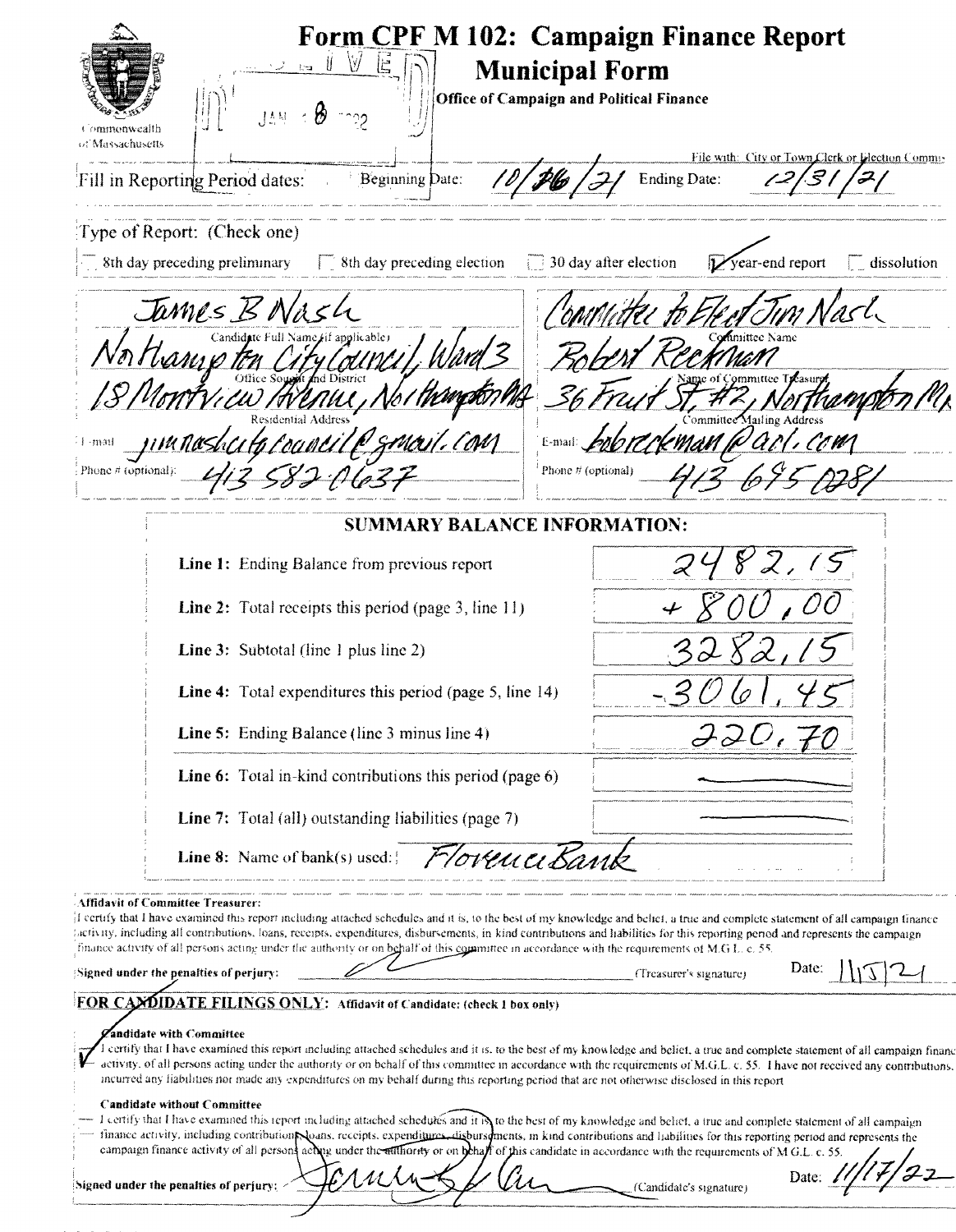### **SCHEDULE A: RECEIPTS**

M.G.L. c. 55 requires that the name and residential address be reported, in alphabetical order, for all receipts over \$50 in a calendar vear. Committees must keep detailed accounts and records of all receipts, but need only itemize those receipts over \$50. In addition, the occupation and employer must be reported for all persons who contribute \$200 or more in a calendar year.

(A "Schedule A: Receipts" attachment is available to complete, print and attach to this report, if additional pages are required to report all receipts. Please include your committee name and a page number on each page.)

| <b>Date Received</b> | <b>Name and Residential Address</b><br>(alphabetical listing required)                                           | <b>Amount</b> | <b>Occupation &amp; Employer</b><br>(for contributions of \$200 or more)                                    |
|----------------------|------------------------------------------------------------------------------------------------------------------|---------------|-------------------------------------------------------------------------------------------------------------|
|                      | Griggt.                                                                                                          |               | \$500.00 Retired                                                                                            |
|                      | Nast Jawses<br>18 Montview Avenue                                                                                | 8700.00       | Carcidate, Vocational Consections                                                                           |
|                      |                                                                                                                  |               |                                                                                                             |
|                      |                                                                                                                  |               | $\mathcal{L}_{\mathcal{A}}$ . The contract of the second contract of the contract of the second contract of |
|                      |                                                                                                                  |               |                                                                                                             |
|                      |                                                                                                                  |               |                                                                                                             |
|                      |                                                                                                                  |               |                                                                                                             |
|                      |                                                                                                                  |               |                                                                                                             |
|                      |                                                                                                                  |               |                                                                                                             |
|                      |                                                                                                                  |               |                                                                                                             |
|                      |                                                                                                                  |               |                                                                                                             |
|                      |                                                                                                                  |               |                                                                                                             |
|                      | Line 9: Total Receipts over \$50 (or listed above)                                                               | 800,00        |                                                                                                             |
|                      | Line 10: Total Receipts \$50 and under* (not listed above)                                                       |               |                                                                                                             |
|                      | Line 11: TOTAL RECEIPTS IN THE PERIOD<br>* If you have itemized receipts of \$50 and under, include them in line | 800,00        | Enter on page 1, line 2<br>d include only those receints not itemized above                                 |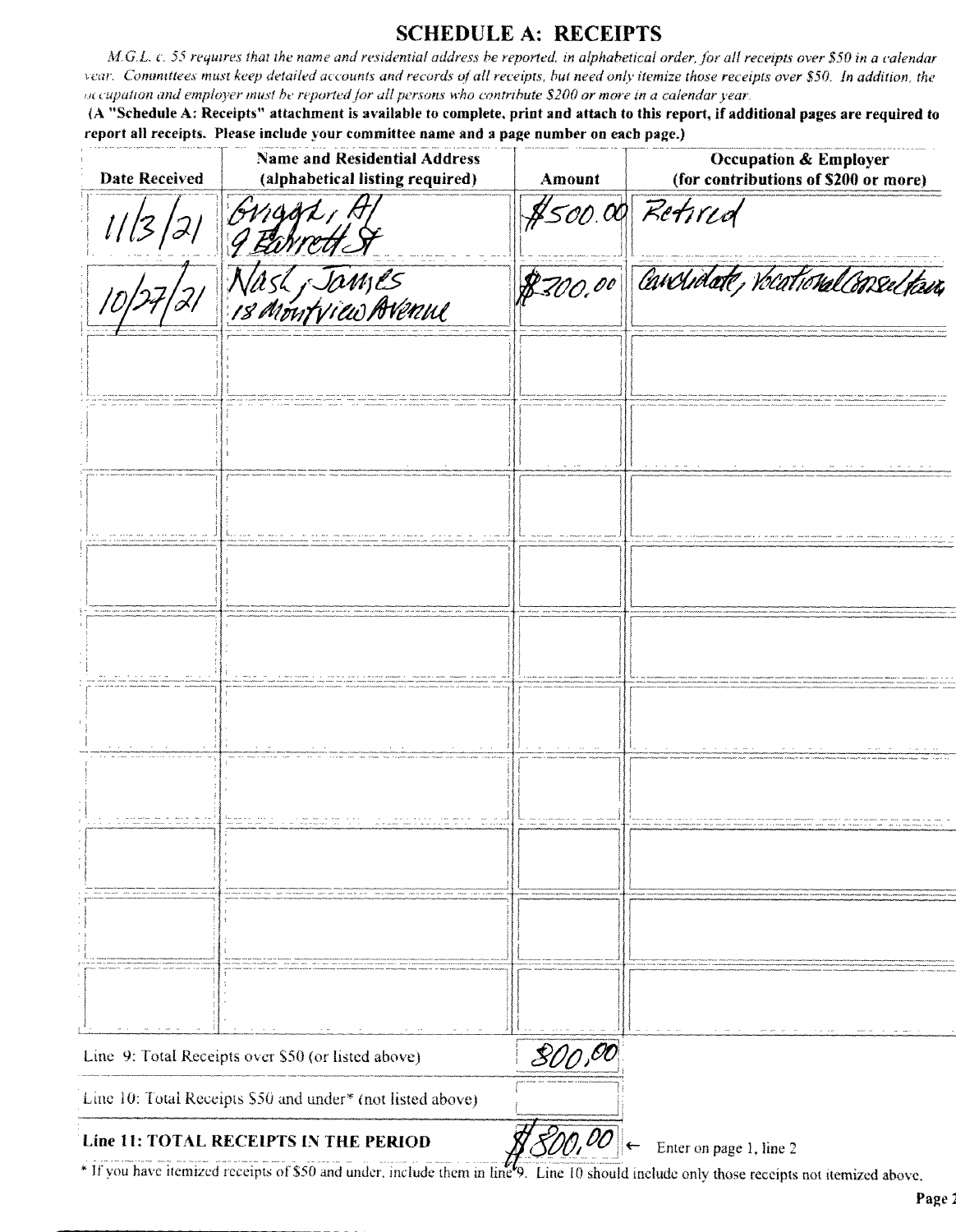# **SCHEDULE B: EXPENDITURES**

M.G.L. c. 55 requires committees to list, in alphabetical order, all expenditures over \$50 in a reporting period. Committees must kee detailed accounts and records of all expenditures, but need only itemize those over \$50. Expenditures \$50 and under may be added toget from committee records, and reported on line 13

(A "Schedule B: Expenditures" attachment is available to complete, print and attach to this report, if additional pages are requir report all expenditures. Please include your committee name and a page number on each page.)

| <b>Date Paid</b> | <b>To Whom Paid</b><br>(alphabetical listing) | <b>Address</b>                                                 | <b>Purpose of Expenditure</b>           | Amour                          |
|------------------|-----------------------------------------------|----------------------------------------------------------------|-----------------------------------------|--------------------------------|
| 11/4/21          | Daily Hampshire Gazette                       | 115 Couz St,<br>Northampton                                    | Cainpaign Advertising                   | 1/27.                          |
| 11/5/31          | Paradise Copies                               | 21 Conzstreet<br>Northampton                                   | LawnSigns                               | \$1542.4                       |
| 1/15/2/          | Tames Nash                                    | 18, Montrew<br>Northampton, MA                                 | Campaign Event 1/2/21<br>at Joe's Pizza | 4913                           |
| 1/2/2/           | JoElla Tarbutton                              | 81 lønz street<br>Northampton                                  | Campign Eveut at                        | 71353                          |
|                  | 11/23/2/ JoElla Tarbutton                     | 81 Conz Street<br>Nathampton                                   | CampaignEvent et<br>Sa/vo House         | $\overline{\mathcal{H}}$ 18,00 |
|                  |                                               |                                                                |                                         |                                |
|                  |                                               |                                                                |                                         |                                |
|                  |                                               |                                                                |                                         |                                |
|                  |                                               |                                                                |                                         |                                |
|                  |                                               |                                                                |                                         |                                |
|                  |                                               |                                                                |                                         |                                |
|                  |                                               |                                                                |                                         |                                |
|                  |                                               |                                                                |                                         |                                |
|                  |                                               | Line 12: Total Expenditures over \$50 (or listed above)        |                                         | <u>304/14</u>                  |
|                  |                                               | Line 13: Total Expenditures \$50 and under* (not listed above) |                                         |                                |
|                  | Enter on page 1, line $4 \rightarrow$         | Line 14: TOTAL EXPENDITURES IN THE PERIOD                      |                                         |                                |

\* If you have itemized expenditures of \$50 and under, include them in line 12. Line 13 should include only those expenditures not itemized above Page .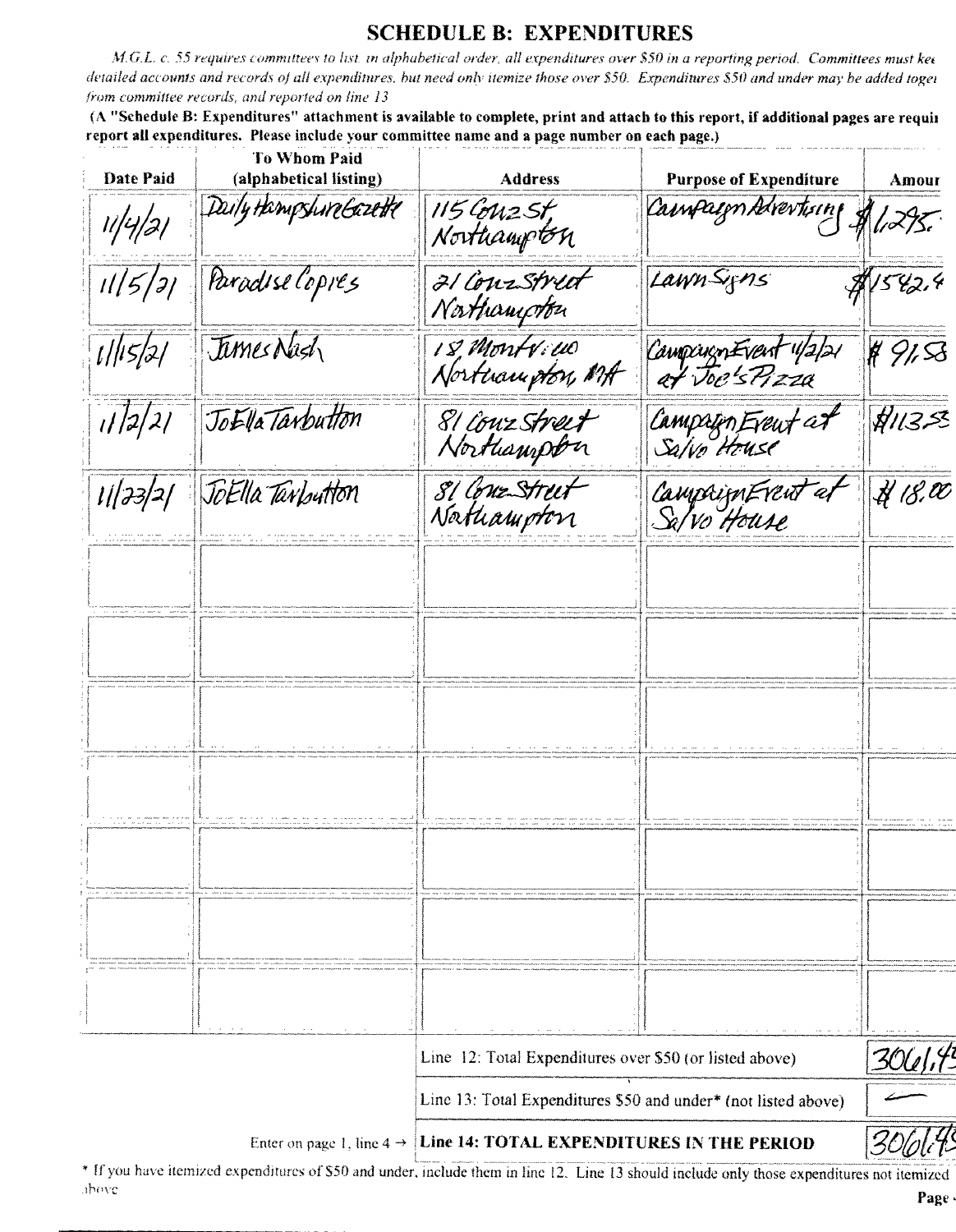# SCHEDULE C: "IN-KIND" CONTRIBUTIONS

Please itemize contributors who have made in-kind contributions of more than \$50. In-kind contributions \$50 and under ma added together from the committee's records and included in line 16 on page 1.

| Date Received                                                              | <b>From Whom Received*</b>                                    | <b>Residential Address</b> | <b>Description of Contribution</b> | Valut |
|----------------------------------------------------------------------------|---------------------------------------------------------------|----------------------------|------------------------------------|-------|
|                                                                            |                                                               |                            |                                    |       |
|                                                                            | <b>Service</b><br>construction of the<br>and such as the con- |                            |                                    |       |
|                                                                            |                                                               |                            |                                    |       |
|                                                                            |                                                               |                            |                                    |       |
|                                                                            |                                                               |                            |                                    |       |
|                                                                            |                                                               |                            |                                    |       |
|                                                                            |                                                               |                            |                                    |       |
|                                                                            | المحامل المستكل والمحاملة                                     |                            |                                    |       |
| موادي مسارمت مسرا الموسرا المتواريدان ال                                   |                                                               |                            |                                    |       |
|                                                                            |                                                               |                            |                                    |       |
|                                                                            |                                                               |                            |                                    |       |
|                                                                            |                                                               |                            |                                    |       |
|                                                                            |                                                               |                            |                                    |       |
|                                                                            |                                                               |                            |                                    |       |
|                                                                            |                                                               |                            |                                    |       |
|                                                                            |                                                               |                            |                                    |       |
|                                                                            | Line 15: In-Kind Contributions over \$50 (or listed above)    |                            |                                    |       |
| Line 16: In-Kind Contributions \$50 & under (not listed above)             |                                                               |                            |                                    |       |
| Enter on page 1, line $6 \rightarrow$ Line 17: TOTAL IN-KIND CONTRIBUTIONS |                                                               |                            |                                    |       |

<sup>\*</sup> If an in-kind contribution is received from a person who contributes more than \$50 in a calendar year, you must report the name and addrest of the contributor; in addition, if the contribution is \$200 or more, you must also report the contributor's occupation and employer.